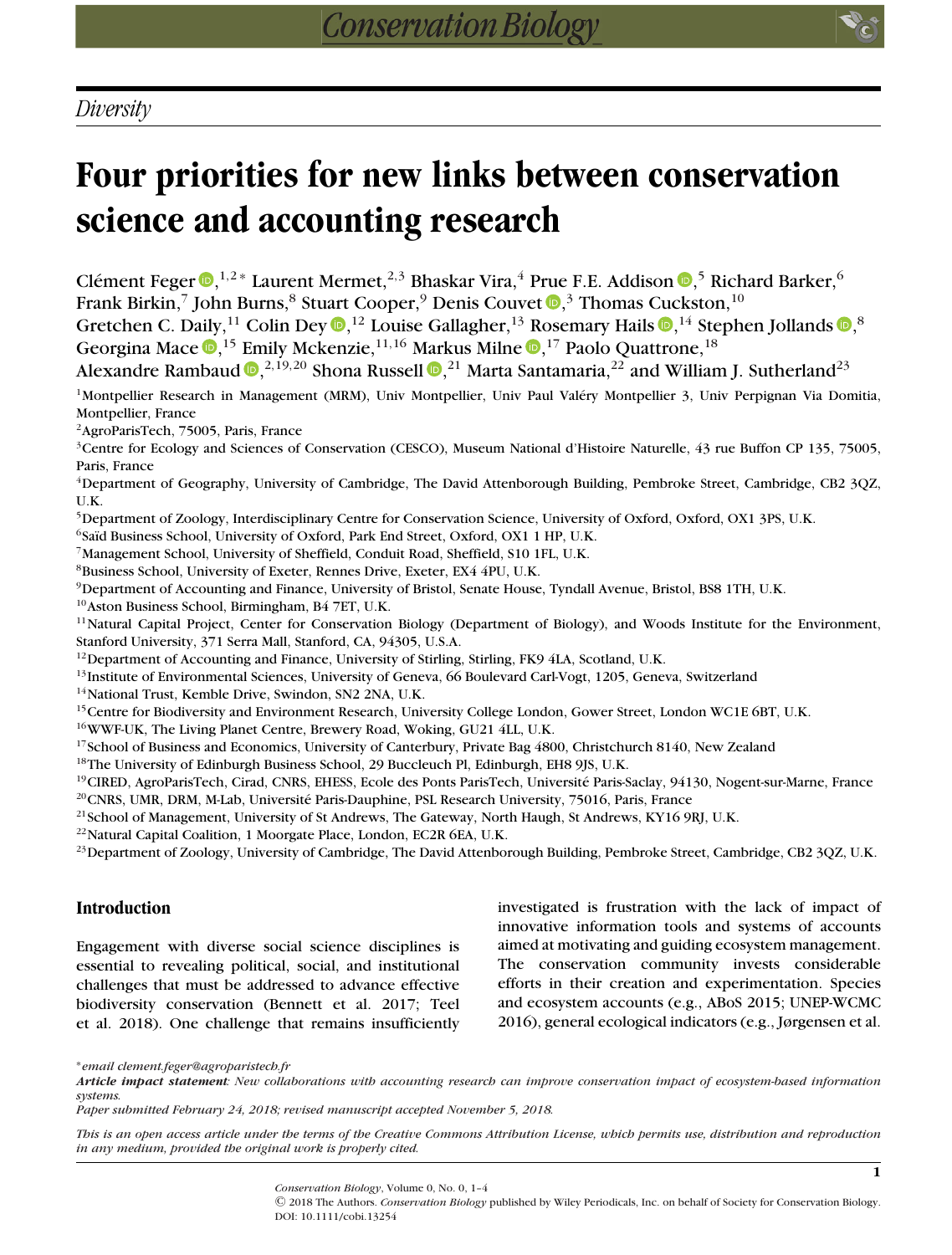2013), and tools for ecosystem-services quantification and mapping (e.g., Kareiva et al. 2011) and ecosystem monitoring are fundamental to conservation research and practice. However, ecosystem-based tools do not always lead to the changes in decision, action, or policy conservation scientists expect (e.g., Ruckelshaus et al. 2015).

Often, the inability of such information systems to generate expected changes is not due to technical limitations rather than the too fragile articulation between their design and the complex realities of developing strategies and organizing management of ecosystems in a diversity of contexts. Investigating such articulation between an information system and the organizational details of its systematic use is precisely what characterizes an academic field: accounting, which belongs to management as a discipline and often intersects with social sciences or economics. Accounting has enormous but untapped potential to contribute to conservation science, practice, and goals. Accounting is often misconceived as being only the craft of producing quantitative and financially focused reports for companies. However, accounting in its broadest sense is the preparation and the framing of information (qualitative and quantitative) to assist specific organizing and decision-making processes (Jollands 2017).

We especially refer here to critical and interpretive accounting research, a field that emerged in the 1970s and developed through now well-established journals (i.e., *Accounting, Organizations and Society*, *Accounting Auditing and Accountability Journal*, *Critical Perspectives on Accounting*) (Miller & Power 2013; Roslender 2017). Since 1990s, researchers have revealed and criticized the lack of consideration of sustainability issues in existing accounting systems (e.g., Milne 1996) and advocated the development of new accounting approaches inspired by ecological thinking at and beyond the corporate level (e.g., Birkin 1996; Bebbington & Larrinaga 2014; Russell et al. 2017).

Following a recent publication that proposes a new line of inquiry focusing on developing accounting research at the ecosystem management level (Feger & Mermet 2017), a workshop furthered in-depth interdisciplinary dialogue between accounting scholars and conservation researchers and practitioners. Its results underline that collaboration between conservation and accounting research is essential to improve the design and the actual use of ecosystem-based information systems for accountable conservation decisions and actions. Four key areas for future joint research were identified.

### **What Accounting Brings to Conservation**

Our call to establish new links between the accounting discipline and biodiversity conservation is not meant to be a substitute for economics, game theory, organizational psychology, or any other discipline focusing on decision making. It is an invitation to focus on questions instrumental and common to both conservation and accounting research, such as the following: How are records kept in practice and with what consequences? What languages and representations can one provide to complex organizations? Who gives and demands what kind of accounts? How are responsibilities negotiated, organized, managed, and controlled? How are explicit principles and conventions on which accounts can be developed and values defined and on which past and future actions can be assessed and compared debated and institutionalized?

The pervasive confusion in the environmental field between the disciplines of accounting and economics deserves a special comment. Although economics and accounting are somewhat related, they are essentially different disciplines (Shiozawa 1999). Accounting is concerned with developing and using calculative practices to support decision making as is economics. The use of economics in conservation science has brought major results, considering, for instance, the development of economic valuation of ecosystem services, analysis of environmental trade-offs, and study of incentive structures (Helm & Hepburn 2012). One of the distinctive characteristics of accounting, however, is that it focuses on the detailed analysis of the roles of information systems in the context of the concrete complexities of organizational management based on the fundamental concepts of accounts and accountability (Burchell et al. 1980; Roberts & Scapens 1985; Gray et al. 2014). In terms of methods, accounting research combines theoretical developments that extensively draw on other social science disciplines (organizational theory, sociology, philosophy, economics, psychology, etc.) with in-depth qualitative field studies of organizations (Ahrens & Chapman 2006). In doing so, it enriches understanding of the role of information systems and accounts in the operationalization of action and generation of intended or unintended organizational changes and wider governance transformations (Miller 2001; Macintosh & Quattrone 2010).

The new dialogue we advocate between conservation scientists and accounting researchers can build on a small but growing body of work in accounting research, centered on ecosystems, that aims to study the effects of varying forms of accounting on relations between human organizations and biodiversity (e.g., Tregidga 2013; Dey & Russell 2014; Cuckston 2017) and develop accounting innovations adapted to the collective management of ecosystems (Feger & Mermet 2017).

# **Priorities for Development of Accounting for Ecosystem Management**

#### **Studying Ecosystem-Centered Accountabilities**

A first priority is to study in depth how, in diverse ecosystem management situations, stakeholders actually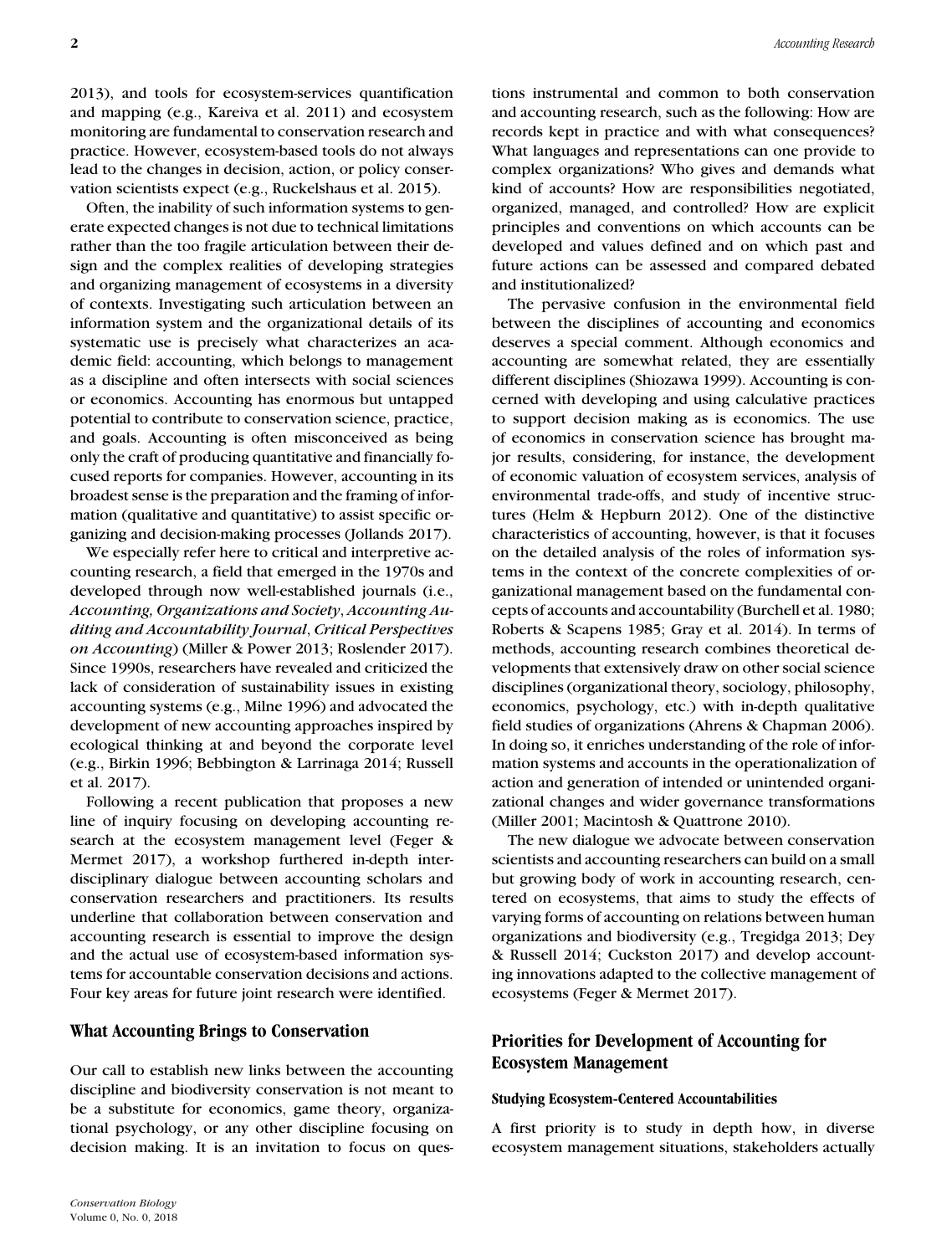use or could use ecological and related social, health, economic, and financial information to assign responsibilities to one another and to discuss, negotiate, and manage reciprocal commitments (i.e., accountabilities) for improving environmental outcomes. This means exploring questions such as what commitments have been, are being, or should be negotiated among stakeholders; who is accountable to whom and who is not regarding management of ecosystem quality; and how should information be framed and exchanged to organize these accountabilities effectively? An accounting lens can illuminate how different ways of structuring, representing, giving, and demanding environmental information can lead to creation of viable forms of ecosystem-centered management to achieve conservation goals (Roberts & Scapens 1985; Dey & Russell 2014; Cuckston 2017; Feger & Mermet 2017).

#### **Working Collaboratively on Real-World Cases**

Conservation scientists and accounting researchers need to jointly conduct in-depth studies and comparisons of real-world field cases through an accounting lens. Thus, a portfolio of case studies reflecting on past cases and observing and documenting active on-going cases (e.g., through action research interventions) need development.

#### **Adopting a Constructive, Practical, Critical, and Reflective Approach**

In working collaboratively on concrete cases, conservation scientists, accounting researchers, and decision makers will engage in constructive discussion to improve the design and use of ecosystem-based information tools. This calls for pragmatic trial-and-error approaches that rely on action-oriented agendas and reflexive cultures that are common to conservation science (e.g., adaptive management [Gunderson & Holling 2002] or evidence-based conservation [Sutherland et al. 2004]) and accounting research (Gray 2002).

#### **Developing a Common Language**

These 4 priority goals require intensive interdisciplinary dialogue and the development of a common language. Accounting concepts need to be adapted and enriched to analyze and discuss the organizing of ecosystem management and conservation action (e.g., *ecological account*, *accounting entities*, *accounting perimeters*, and *accountabilities*) (Russell et al. 2017). The specificities of accounting concepts, as distinct from concepts used in the field of economics or ecology, need theoretical clarification, especially when terms overlap (e.g., *valuation* and *capital*) (Rambaud & Richard 2015). Finally, the formulation of new concepts and vocabularies (e.g., *reciprocal commitments*) has to be central to joint efforts of accountants and conservation scientists to develop an accounting approach for the management of ecosystems.

# **Conclusion**

The 4 priorities for the development of accounting approaches centered on management of ecosystems set up an agenda that can reshape conservation practice and the way ecosystem-based information tools are designed and used in conservation and accounting research and the way accounting entities and accountabilities are understood. By collaboration and engagement across these disciplines, there is scope for contributing to constructive critical reasoning and to introduce innovative designs that combine insights from accounting and conservation. Ultimately, this new interdisciplinary bridge will provide a critical, theoretical, and practical addition to the already well-established collaborations of conservation research with other social science fields, such as economics, anthropology, and political ecology.

# **Acknowledgments**

This article is the result of an interdisciplinary dialogue between conservation and accounting researchers that took place during the New Accounting for the Management of Ecosystems workshop. This event was organized at the University of Cambridge and was coconvened by C.F., B.V., and L.M. to explore opportunities and challenges of developing new accounting approaches centered on the collective management of ecosystems. We are grateful to the Center for Research in the Arts, Social Sciences and Humanities, and the Luc Hoffmann Institute, which cofunded the event and made this dialogue possible. P.F.E.A. is supported by the Natural Environment Research Council number NE/N005457/1. We also thank 2 anonymous reviewers for their insightful and constructive comments that helped improve the paper substantially.

#### **Literature Cited**

- Ahrens T, Chapman CS. 2006. Doing qualitative field research in management accounting: positioning data to contribute to theory. Accounting, Organizations and Society **31:**819–841.
- ABoS (Australian Bureau of Statistics). 2015. Experimental ecosystem accounts for the Great Barrier Reef. ABoS, Canberra. Available from [http://www.abs.gov.au/ausstats/abs@.nsf/papersbyTopic/FB46321](http://www.abs.gov.au/ausstats/abs@.nsf/papersbyTopic/FB46321B5BA1A8EACA257E2800174158?OpenDocument) [B5BA1A8EACA257E2800174158?OpenDocument](http://www.abs.gov.au/ausstats/abs@.nsf/papersbyTopic/FB46321B5BA1A8EACA257E2800174158?OpenDocument) (accessed September 2018).
- Bebbington J, Larrinaga C. 2014. Accounting and sustainable development: an exploration. Accounting, Organizations and Society **39:**395–413.